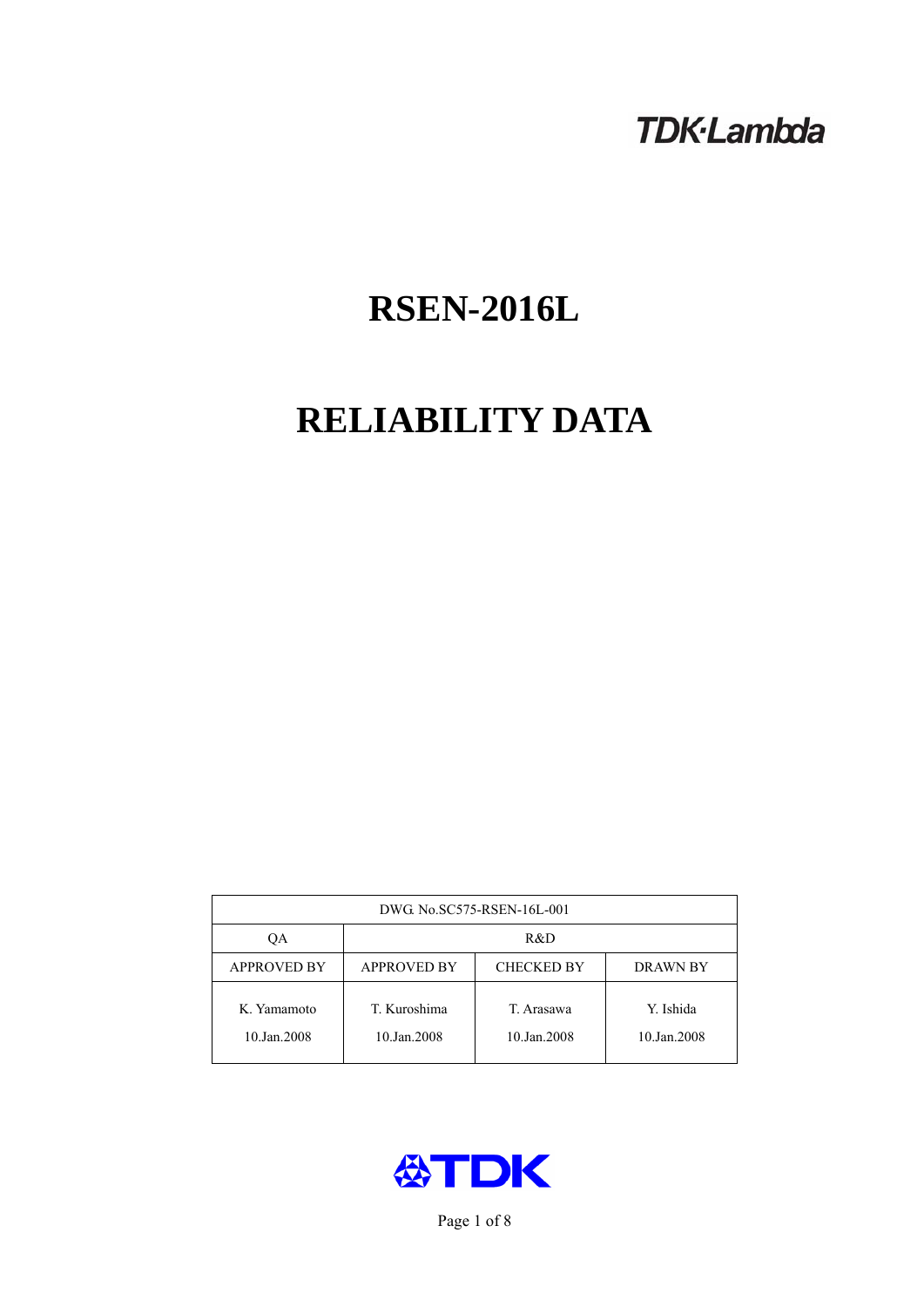#### **RSEN-2016L**

# **I N D E X**

|                                     | Page   |
|-------------------------------------|--------|
| 1. Calculated Values of MTBF        | Page-3 |
| 2. Vibration Test                   | Page-4 |
| 3. Heat Cycle Test                  | Page-5 |
| 4. Humidity Test                    | Page-6 |
| 5. High Temperature Resistance Test | Page-7 |
| 6. Low Temperature Storage Test     | Page-8 |

The following data are typical values. As all units have nearly the same characteristics, the data to be considered as ability values.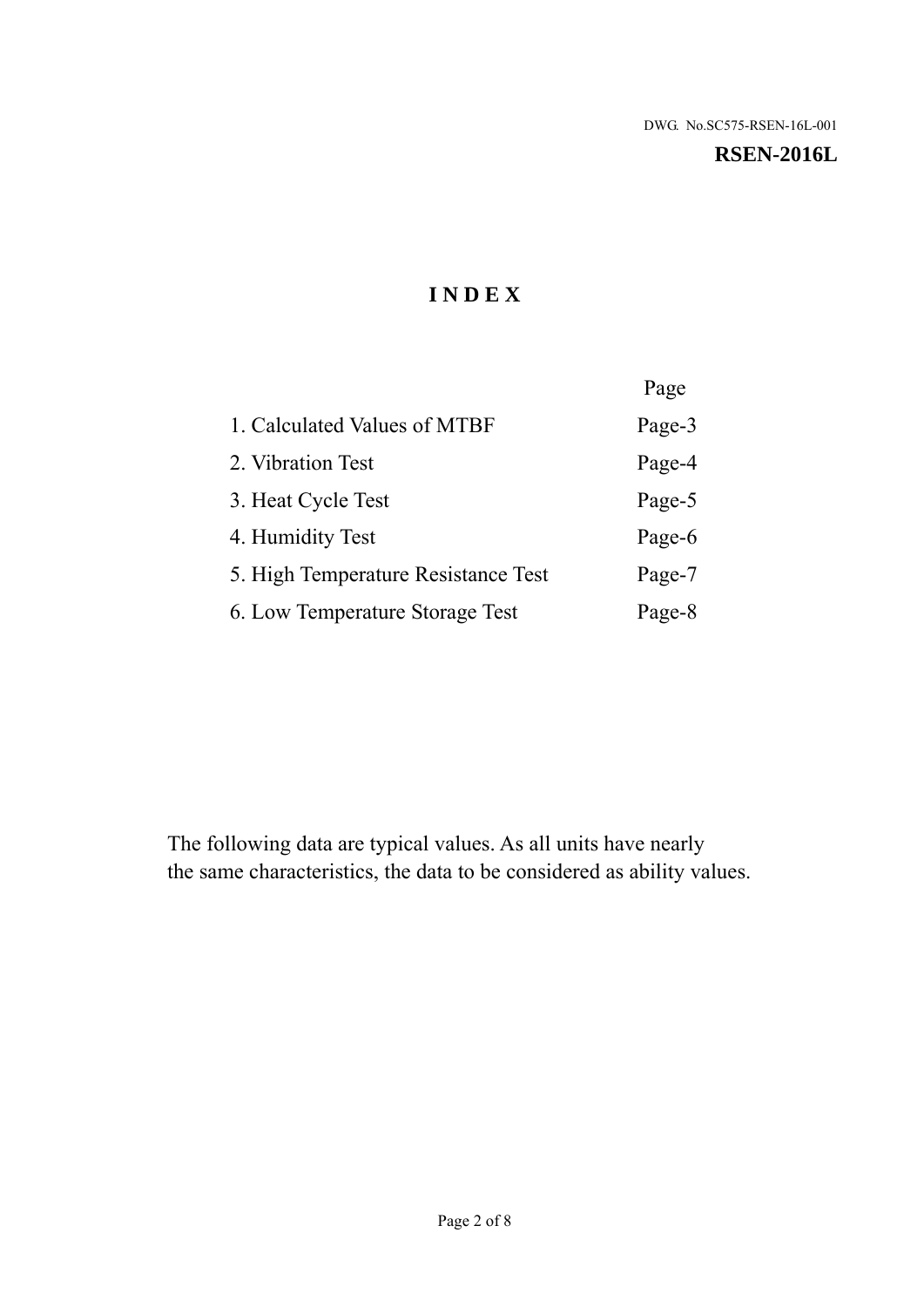#### **RSEN-2016L**

1. Calculated values of MTBF

MODEL : RSEN-2016L

(1) Calculating Method

 Calculated based on parts stress reliability projection of MIL-HDBK-217F NOTICE2.

Individual failure rates  $\lambda$  G is given to each part and MTBF is calculated by the count of each part.

$$
MTBF = \frac{1}{\lambda_{\text{equip}}} = \frac{1}{\sum_{i=1}^{n} N_i (\lambda_G \pi_Q)_i} \times 10^6 \text{ (hours)}
$$

| $\lambda$ equip | : Total equipment failure rate (Failure / $10^6$ Hours)                   |
|-----------------|---------------------------------------------------------------------------|
| $\lambda$ G     | : Generic failure rate for the $\hbar$ generic part                       |
|                 | (Failure/ $10^6$ Hours)                                                   |
| Ni              | : Quantity of <i>i</i> th generic part                                    |
| N               | : Number of different generic part categories                             |
| $\pi Q$         | : Generic quality factor for the <i>i</i> th generic part ( $\pi Q = 1$ ) |
|                 |                                                                           |

- (2) MTBF Values
	- GF : Ground, Fixed

 $MTBF = 12,162,491$  (Hours)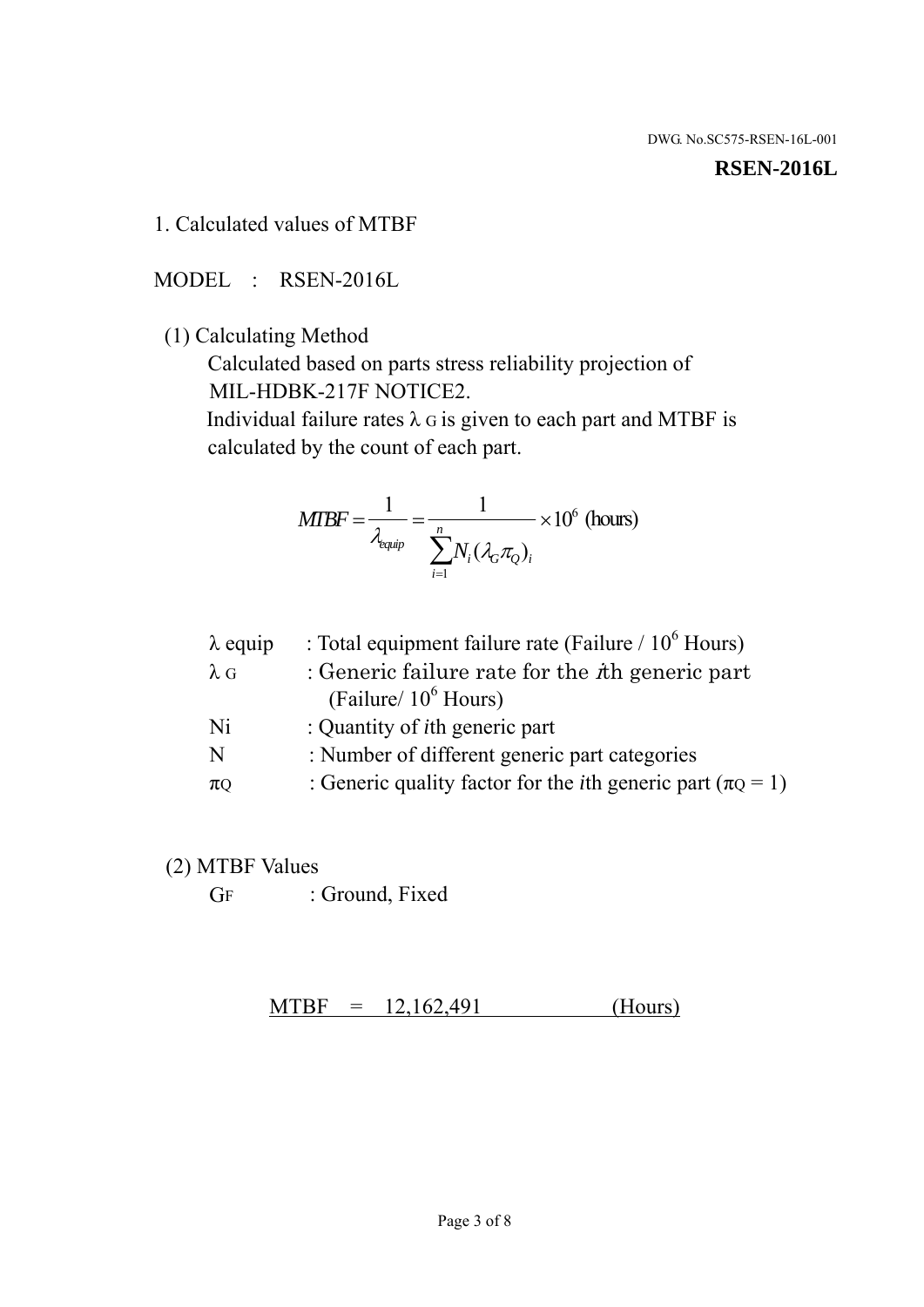#### **RSEN-2016L**

2. Vibration Test

### MODEL : RSEN-2016L (Representation Product : RSEN-2030)

- (1) Vibration Test Class Frequency Variable Endurance Test
- (2) Equipment Used Controller VS-1000-6, Vibrator 905-FN ( IMV CORP.)
- (3) The Number of D.U.T. (Device Under Test) 5 units
- (4) Test Condition
	- · Frequency : 10~55Hz
	- · Amplitude : 1.5mm, Sweep for 1 min.
	- · Dimension and times : X, Y and Z directions for 2 hours each.

## (5) Test Method

Fix the D.U.T. on the fitting-stage

# (6) Test Results

PASS

#### Typical Sample Data

| Check item                         | Spec.                           |                   | <b>Before Test</b>  | After Test          |
|------------------------------------|---------------------------------|-------------------|---------------------|---------------------|
|                                    | Differential Mode: 25dBmin.     | $0.4$ MHz         | 39.72               | 40.02               |
|                                    |                                 | 30 MHz            | 58.84               | 55.92               |
| Attenuation (dB)                   | Common Mode: 25dBmin.           | 2 MHz             | 36.32               | 36.44               |
|                                    |                                 | 30 MHz            | 38.26               | 38.08               |
| Leakage Current (mA)               | $1mA$ max. $(250V, 60Hz)$       | Line1             | 0.42                | 0.41                |
|                                    |                                 | Line <sub>2</sub> | 0.43                | 0.42                |
| DC Resistance $(m\Omega)$          | 6m $\Omega$ max.                |                   | 3.84                | 3.72                |
| <b>Test Voltage</b>                | L-L: 1768Vdc 60s.               |                   |                     |                     |
|                                    | $L-E$ : 2500Vac 60s.            |                   | OK                  | OK                  |
| Isolation Resistance ( $M\Omega$ ) | $100M \Omega$ min. (500Vdc 60s) |                   | $4.1 \times 10^{6}$ | $4.3 \times 10^{6}$ |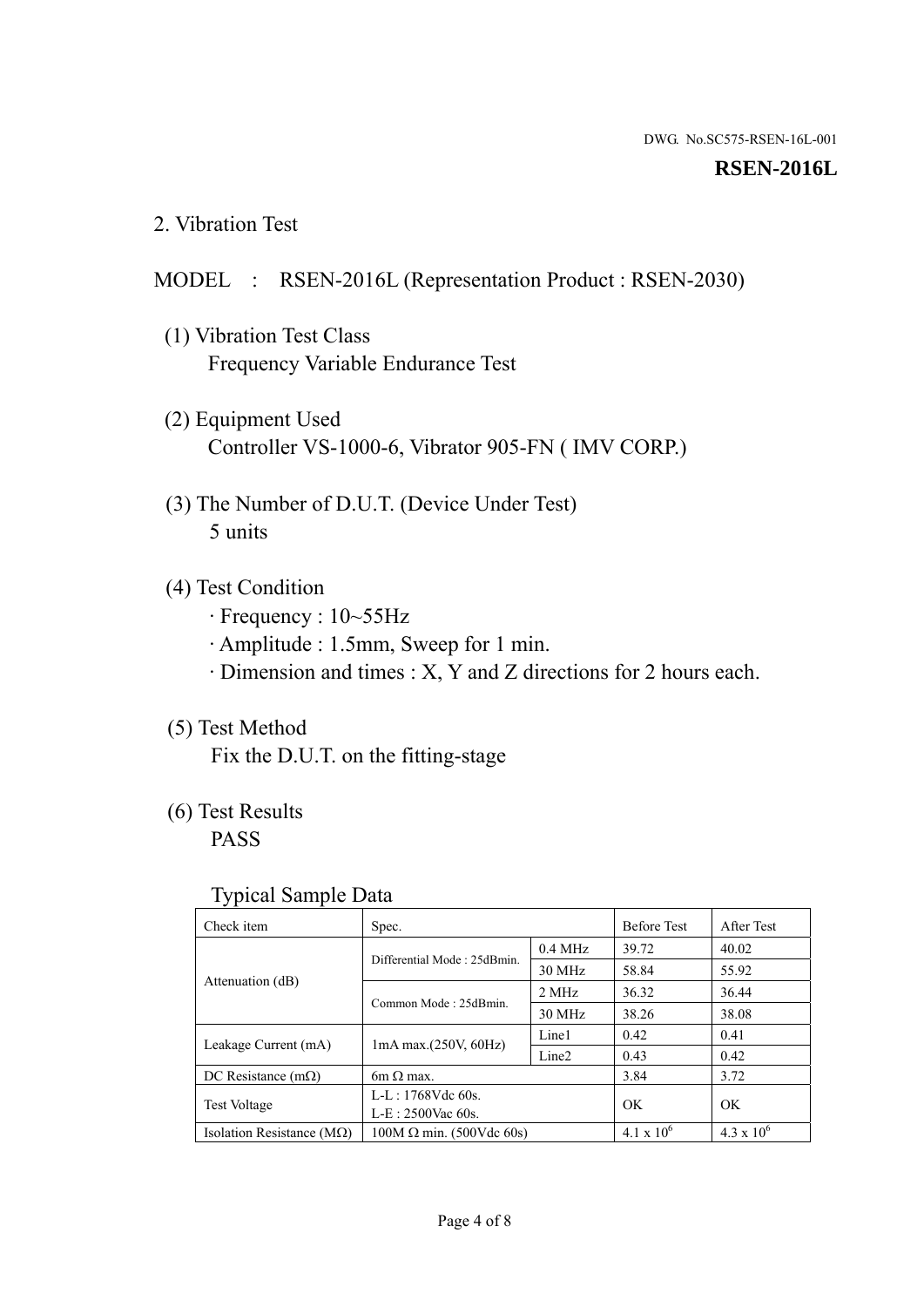3. Heat Cycle Test

# MODEL : RSEN-2016L (Representation Product : RSEN-2030)

- (1) Equipment Used TEMPERATURE CHAMBER TSA-71H-W (ESPEC CORP.)
- (2) The Number of D.U.T. (Device Under Test) 5 units
- (3) Test Conditions
	- · Ambient Temperature : -25~+85°C · Test Cycles : 100cycles



(4) Test Method

 Before the test check if there is no abnormal characteristics and put the D.U.T. in the testing chamber. Then test it in the above cycles, After the test is completed leave it for 1 hour at room temperature and check it if there is no abnormal each characteristics.

(5) Test Results

PASS

| <b>Typical Sample Data</b> |  |  |
|----------------------------|--|--|
|----------------------------|--|--|

| Check item                    | Spec.                           |                     | <b>Before Test</b> | After Test        |
|-------------------------------|---------------------------------|---------------------|--------------------|-------------------|
|                               | Differential Mode: 25dBmin.     | $0.4\ \mathrm{MHz}$ | 40.06              | 40.06             |
|                               |                                 | 30 MHz              | 55.64              | 57.12             |
| Attenuation (dB)              | Common Mode: 25dBmin.           | 2 MHz               | 35.40              | 36.74             |
|                               |                                 | 30 MHz              | 37.70              | 37.36             |
| Leakage Current (mA)          | $1mA$ max. $(250V, 60Hz)$       | Line1               | 0.41               | 0.49              |
|                               |                                 | Line <sub>2</sub>   | 0.42               | 0.48              |
| DC Resistance $(m\Omega)$     | $6m \Omega$ max.                |                     | 3.48               | 3.22              |
|                               | L-L: 1768Vdc 60s.               |                     | OK                 | OK                |
| <b>Test Voltage</b>           | $L-E: 2500$ Vac 60s.            |                     |                    |                   |
| Isolation Resistance ( $MQ$ ) | $100M \Omega$ min. (500Vdc 60s) |                     | $9.5 \times 10^5$  | $9.4 \times 10^5$ |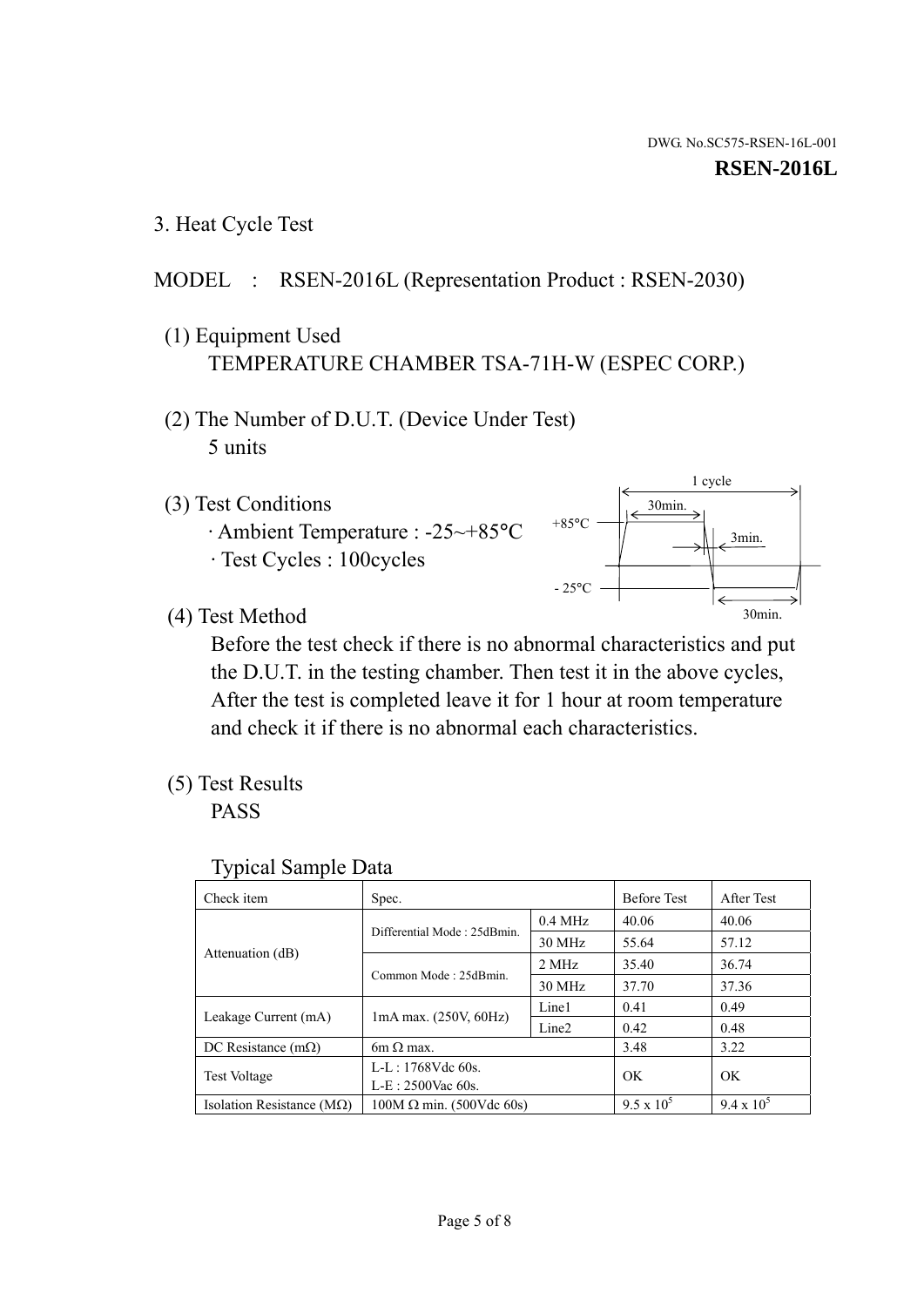4. Humidity Test

# MODEL : RSEN-2016L (Representation Product : RSEN-2030)

- (1) Equipment Used TEMP. & HUMID. CHAMBER PR-4KT (ESPEC CORP.)
- (2) The Number of D.U.T. (Device Under Test) 5 units

### (3) Test Conditions

- · Ambient Temperature : +40°C
- · Test Time : 500 hours
- · Ambient Humidity : 90~95% RH No Dewdrop

# (4) Test Method

 Before the test check if there is no abnormal characteristics and put the D.U.T. in the testing chamber. Then test it in the above conditions. After the test is completed leave it for 1 hour at room temperature and check it if there is no abnormal each characteristics.

# (5) Test Results

PASS

| . .                                |                                 |                   |                     |                     |
|------------------------------------|---------------------------------|-------------------|---------------------|---------------------|
| Check item                         | Spec.                           |                   | <b>Before Test</b>  | After Test          |
| Attenuation (dB)                   | Differential Mode: 25dBmin.     | $0.4$ MHz         | 40.92               | 39.42               |
|                                    |                                 | 30 MHz            | 57.38               | 55.62               |
|                                    | Common Mode: 25dBmin.           | 2 MHz             | 36.16               | 36.22               |
|                                    |                                 | 30 MHz            | 37.34               | 37.92               |
| Leakage Current (mA)               | $1mA$ max. $(250V, 60Hz)$       | Line1             | 0.42                | 0.41                |
|                                    |                                 | Line <sub>2</sub> | 0.42                | 0.43                |
| DC Resistance $(m\Omega)$          | 6m $\Omega$ max.                |                   | 3.62                | 3.58                |
| <b>Test Voltage</b>                | $L-L: 1768Vdc$ 60s.             |                   | OK                  | OK                  |
|                                    | $L-E: 2500$ Vac 60s.            |                   |                     |                     |
| Isolation Resistance ( $M\Omega$ ) | $100M \Omega$ min. (500Vdc 60s) |                   | $3.6 \times 10^{6}$ | $4.5 \times 10^{6}$ |

#### Typical Sample Data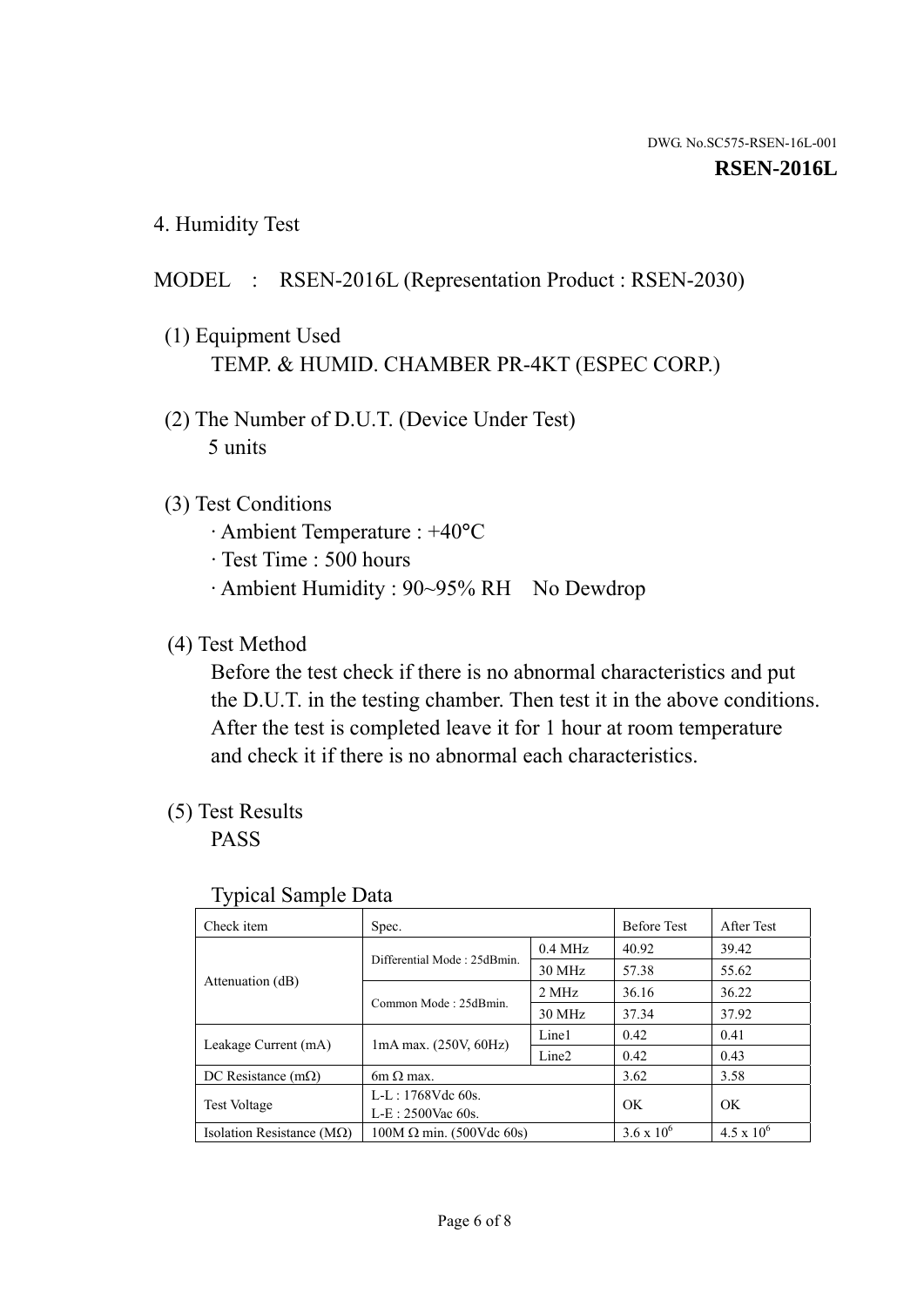5. High Temperature Resistance Test

## MODEL : RSEN-2016L (Representation Product : RSEN-2060)

- (1) Equipment Used TEMPERATURE CHAMBER PHH-300 ( ESPEC CORP.)
- (2) The Number of D.U.T. (Device Under Test) 5 units
- (3) Test Conditions
	- · Ambient Temperature : +55°C
	- · Test Time : 500 hours
	- · Operating : DC 60A
- (4) Test Method

 Before the test check if there is no abnormal characteristics and put the D.U.T. in the testing chamber. Then test it in the above conditions. After the test is completed leave it for 1 hour at room temperature and check it if there is no abnormal each characteristics.

(5) Test Results

PASS

| ╯┸                                 |                                                         |           |                     |                     |
|------------------------------------|---------------------------------------------------------|-----------|---------------------|---------------------|
| Check item                         | Spec.                                                   |           | <b>Before Test</b>  | After Test          |
|                                    | Differential Mode: 25dBmin.                             | $0.2$ MHz | 57.86               | 58.52               |
|                                    |                                                         | 30 MHz    | 52.04               | 51.94               |
| Attenuation (dB)                   | Common Mode: 25dBmin.                                   | 2 MHz     | 35.90               | 36.04               |
|                                    |                                                         | 30 MHz    | 26.60               | 27.62               |
| Leakage Current (mA)               | Line1<br>$1mA$ max. $(250V, 60Hz)$<br>Line <sub>2</sub> |           | 0.45                | 0.46                |
|                                    |                                                         |           | 0.46                | 0.46                |
| DC Resistance $(m\Omega)$          | $3m \Omega$ max.                                        |           | 2.22                | 2.24                |
| <b>Test Voltage</b>                | $L-L: 1768Vdc$ 60s.                                     |           | OK                  | OK                  |
|                                    | $L-E: 2500$ Vac 60s.                                    |           |                     |                     |
| Isolation Resistance ( $M\Omega$ ) | $100M \Omega$ min. (500Vdc 60s)                         |           | $4.1 \times 10^{6}$ | $4.6 \times 10^{6}$ |

#### Typical Sample Data